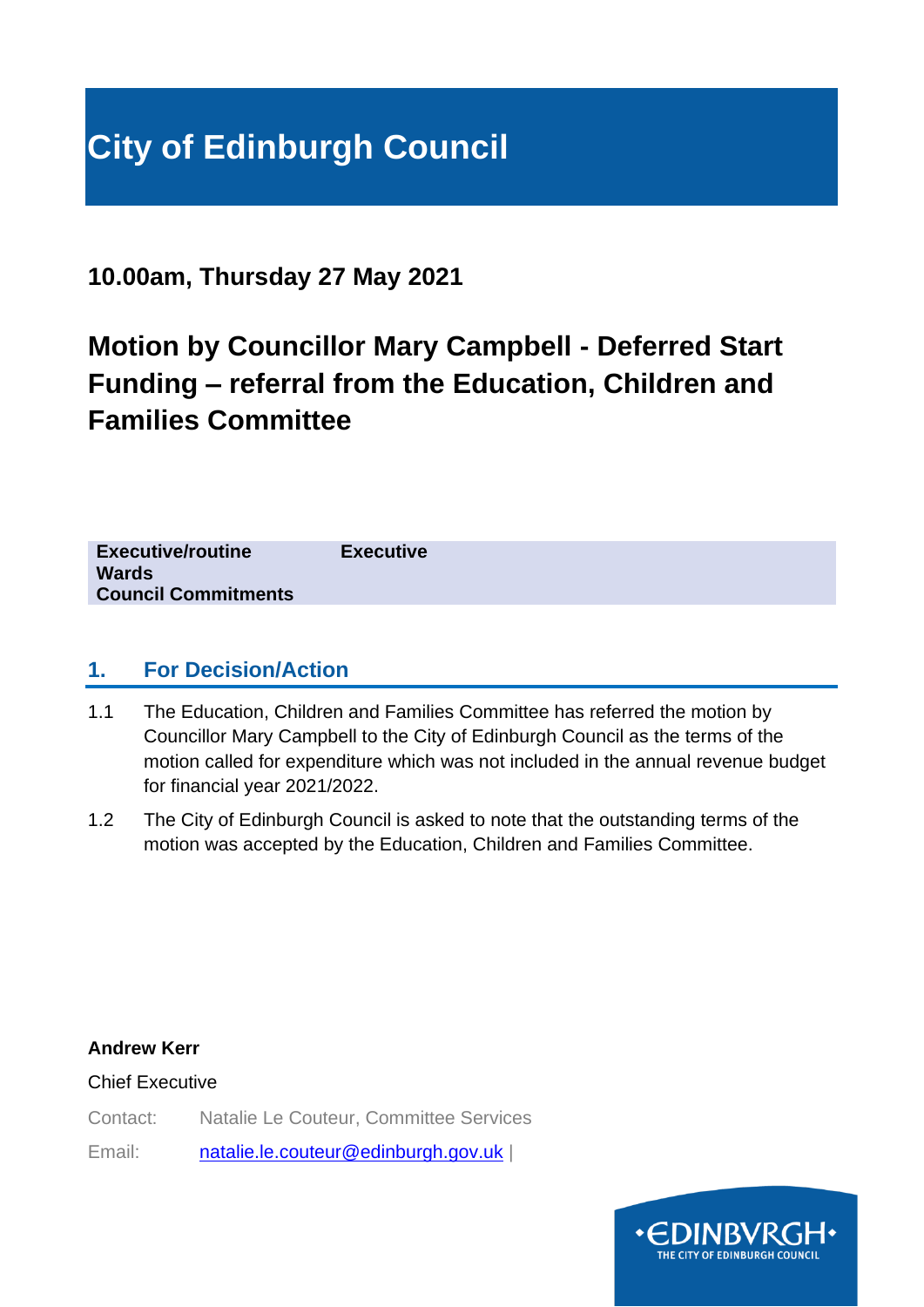# **Referral Report**

## **Motion by Councillor Mary Campbell - Deferred Start Funding**

### **2. Terms of Referral**

2.1 On 18 May 2021, the Education, Children and Families Committee considered the following motion by Councillor Mary Campbell.

### **Motion**

- 1) To note that each year a number of families whose children were due to start school before the age of five contacted the Council to seek to defer the start of primary school for a year and to secure funding for a further year in a preschool setting. Children who were not five until the following January or February would automatically receive government funding for a deferred year if they so applied, but that those whose fifth birthday fell August to December were funded on a case by case basis by the Council.
- 2) To note the forthcoming change which was planned in deferred places funding for children starting primary school, which meant that from 2023, children born from August to December would also be able to get deferred early learning and childcare places funded by the Scottish Government.
- 3) To note that under previous deferred places rules, Edinburgh had a large number of deferred places applications, and that the forthcoming change that was planned might increase pressure on early years places.
- 4) To agree that in light of the pending changes to deferrals, Committee requested a report, by December 2021, on the preparations that were needed to build capacity for this change, with a specific focus on how to level the application playing field so that the Council could ensure that the children who were most in need of a deferred start were encouraged to apply.
- 5) To agree to refer onto the City of Edinburgh Council to allow for their consideration the request that for the August 2021 intake, the unique circumstances of the year past and the level of applications for deferrals from parents concerned that their children have not been able to develop as well with so much time spent out of nursery; and so agreed to fund any nongranted requests from those families who have already applied for term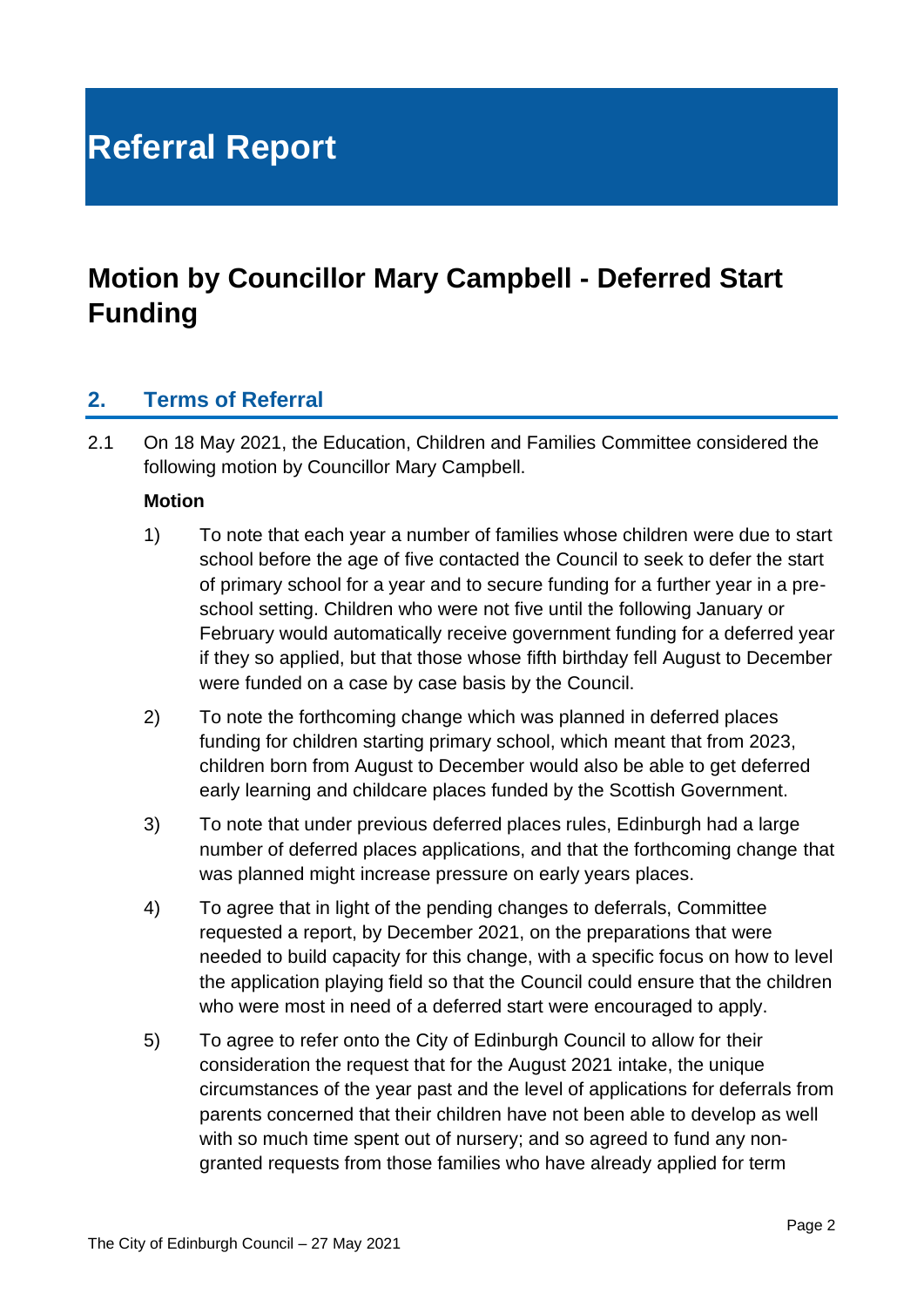2021/2022; committee notes that this number will be known for certain after the appeals committee meets on the 13th of May, but will be fewer than 55 children.

- 6) To agrees that Convener should write to the Minister for Childcare and the Early Years and COSLA to request consideration to be one of the pilot Council areas for 2022/2023, in order to learn as much as possible about the impact that would be likely, and so the Scottish Government could gain data from a large local authority with a likely high uptake rate.
- 7) To agree that the Convener of Education, Children and Families would write to the Minister for Childcare and the Early Years and COSLA to request additional legislative work to consider the circumstances of premature children, in light of evidence showing that premature birth was linked to additional learning challenges, and that premature children whose birthdays fell outside the considered deferral period, but whose expected due date would have qualified them for deferred enrolment, were put at a double disadvantage.
- 2.2 The Education, Children and Families Committee agreed:
	- 2.2.1 To approve the motion by Councillor Mary Campbell.
	- 2.2.2 To refer paragraph 5 of the motion to the City of Edinburgh Council as the terms of the motion called for expenditure which was not included in the annual revenue budget for financial year 2021/2022.

### **3. Background Reading/ External References**

Education, Children and Families Committee of 18 May 2021 – Webcast

### **4. Appendices**

Supplementary information on funding.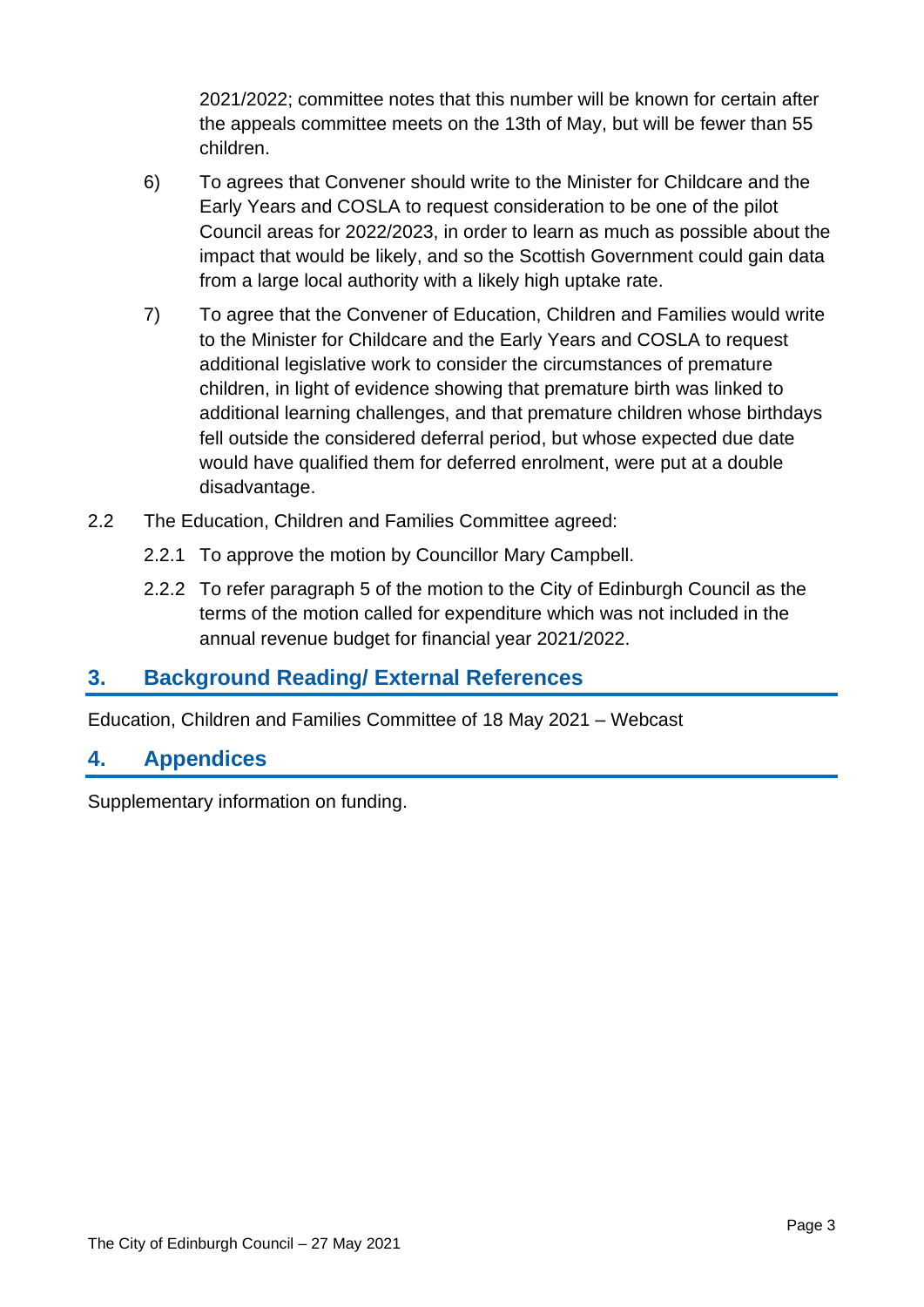# City Of Edinburgh Council

### **10.00am, 27 May 2021**

Council Funding to Approve all Discretionary Deferral applications for an additional year of Early Learning and Childcare – Councillor Mary Campbell's motion

### **Introduction**

The Education, Children and Families Committee met on 18 May and agreed the majority of the Motion by Councillor Mary Campbell , apart from item 1.5 which states that the 2021-2022 applications for an additional funded year of Early Learning and Childcare for Children born August to December should be approved. This was referred to full council for a decision.

#### **Financial Impact**

For session 2021-2022, the City of Edinburgh received 106 applications for an additional year of funded early learning and childcare. The following outlines the outcome of our Discretionary Deferral process and the cost is based on the rate that will be paid to providers delivering 1,140 hours of ELC next session. (£6,177.80 + £570.00 for meals = £6,748.80)

| Stage         | Applications | Granted | Not Granted | Cost        |
|---------------|--------------|---------|-------------|-------------|
| Initial Panel | 106          | 45      | -61         | £303,696.00 |
| Appeals Panel | 30           | า 1     | 9           | £141.724.80 |
| Total cost    |              |         |             | £445,438.80 |

The cost of overturning the Discretionary Deferral process and granting the additional 40 applications is *£269,952.00*

(note : the 40 comprise 9 unsuccessful at appeal and 31 who chose not to appeal after being unsuccessful at the initial discretionary deferral panel)

If Council is minded to support the motion it needs to identify how the amount will be contained within the budget.

### **Background**

If a parent chooses to defer their child's entry to P1, legislation determines whether they qualify for an additional year of funded ELC automatically, or at the local authority's discretion. For children who turn five after the school commencement date in August to the end of December, parents can still defer their entry to P1 for a year but local authorities decide whether additional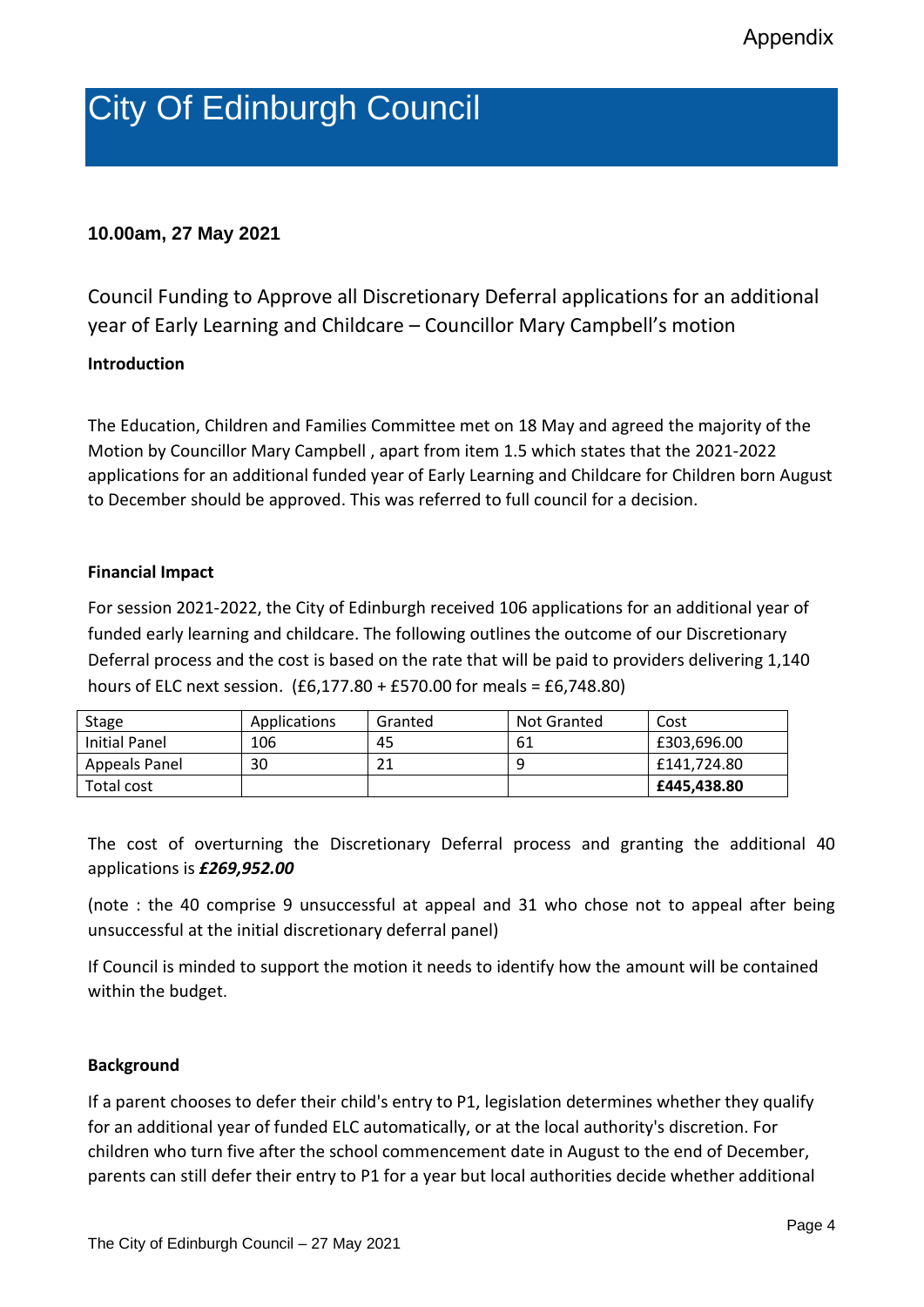funded ELC will be made available using their discretionary powers as outlined in the Education (Scotland) Act 1980 (the 1980 Act).

The Scottish Government laid legislation in the Scottish Parliament in December 2020 which will mean that, from August 2023, all August to December born children will automatically be able to access funded early learning and childcare

### **Main report**

Currently where a discretionary deferral application for an additional year of funded early learning and childcare is approved, the cost is met by the local authority through the early years budget. The Scottish Government funds deferrals for children born in January and February.

The assessment panel considers if the information contained within the application demonstrates evidence of an additional support need(s) that would be better supported in a nursery environment or, alternatively, able to be met in a Primary one setting. If the panel concludes that the evidence provided demonstrates the child's needs can be met in a Primary one setting, the parent is notified by letter of the decision not to grant an additional funded year at nursery. Parents can appeal this decision, and a separate panel is held to consider any appeals. This panel reviews the original information along with any additional supporting evidence that may not have been available to the original assessment panel.

Prior to 2011/12 when the current process was put in place, discretionary deferral applications for an additional year of funded ELC in Edinburgh were significantly higher and reached almost 200 per year. The introduction of a process which supports exceptional needs and recognises the GIRFEC process to evidence exceptionality reduced the number of applications and therefore the cost to the council.

### **Stakeholder /Community Impact**

SIMD data for 40 applications not granted

| <b>SIMD Index</b>               | <b>Number of funding applications</b> |
|---------------------------------|---------------------------------------|
| Where 10 is the least deprived. |                                       |
|                                 |                                       |
| 2                               |                                       |
| 3                               | $\overline{\mathcal{L}}$              |
|                                 | 3                                     |
| 5                               | $\mathfrak{p}$                        |
| 6                               |                                       |
|                                 |                                       |
| 8                               |                                       |
| q                               | 6                                     |
| 10                              | 13                                    |
| <b>Total applications</b>       | 40                                    |